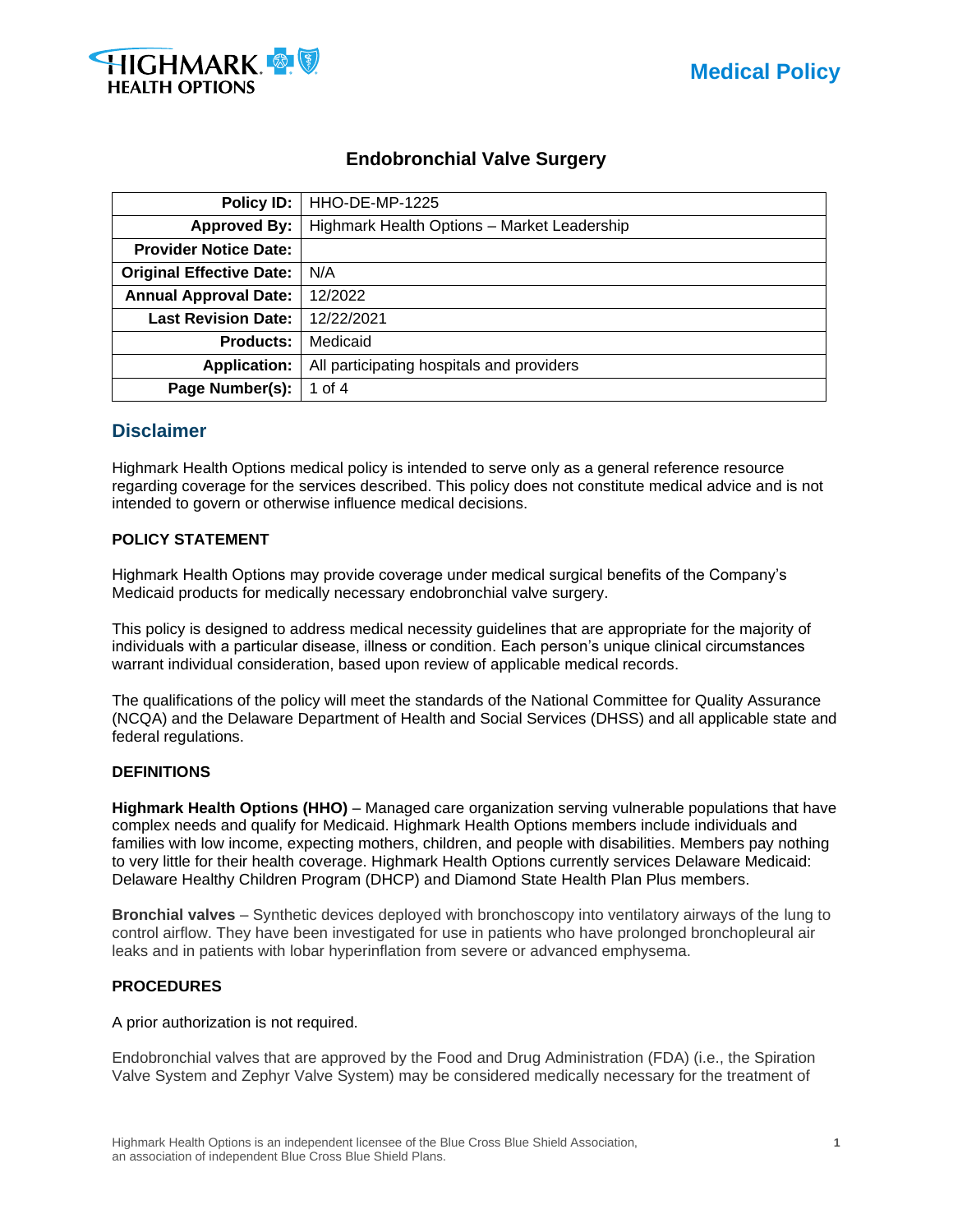

adult individuals with hyperinflation related to severe or very severe emphysema in regions of the lung that have little to no collateral ventilation.

Endobronchial valves for any other indication is considered experimental/investigational, and therefore, noncovered because the safety and/or effectiveness of this service cannot be established by the available published peer-reviewed literature.

### **Post-payment Audit Statement**

The medical record must include documentation that reflects the medical necessity criteria and is subject to audit by Highmark Health Options at any time pursuant to the terms of your provider agreement.

### **Place of Service: Inpatient/Outpatient**

Experimental/investigational (E/I) services are not covered regardless of place of service.

Endobronchial Valve Surgery is typically an outpatient procedure which is only eligible for coverage as an inpatient procedure in special circumstances, including, but not limited to, the presence of a comorbid condition that would require monitoring in a more controlled environment such as the inpatient setting.

### **CODING REQUIREMENTS**

| <b>CPT code</b> | <b>Description</b>                                                                                                                                                                                                                                                                                  |
|-----------------|-----------------------------------------------------------------------------------------------------------------------------------------------------------------------------------------------------------------------------------------------------------------------------------------------------|
| 31647           | Bronchoscopy, rigid or flexible, including fluoroscopic guidance, when performed;<br>with balloon occlusion, when performed, assessment of air leak, airway sizing, and<br>insertion of bronchial valve(s), initial lobe.                                                                           |
| 31648           | Bronchoscopy, rigid or flexible, including fluoroscopic guidance, when performed;<br>with removal of bronchial valve(s), initial lobe.                                                                                                                                                              |
| 31649           | Bronchoscopy, rigid or flexible, including fluoroscopic guidance, when performed;<br>with removal of bronchial valve(s), each additional lobe (list separately in addition to<br>code for primary procedure).                                                                                       |
| 31651           | Bronchoscopy, rigid or flexible, including fluoroscopic guidance, when performed;<br>with balloon occlusion, when performed, assessment of air leak, airway sizing, and<br>insertion of bronchial valve(s), each additional lobe (list separately in addition to code<br>for primary procedure(s)). |

#### **Covered Diagnosis Codes for Procedure Codes 31647, 31651, 31648, and 31649**

| J43.0<br>J43.2<br>J43.8<br>J43.1 | J43.9 |
|----------------------------------|-------|
|----------------------------------|-------|

#### **Classification of severity of airflow obstruction**

| <b>Stages of Airflow Limitation</b> | <b>Severity Grouping</b>                                                     |
|-------------------------------------|------------------------------------------------------------------------------|
|                                     | <b>Group A: low risk</b>                                                     |
| GOLD 1 (mild): FEV1> 80% predicted. | 0-1 exacerbation per year, not requiring<br>hospitalization, fewer symptoms. |
| GOLD 1 (moderate):                  | <b>Group B: low risk</b>                                                     |

Highmark Health Options is an independent licensee of the Blue Cross Blue Shield Association, **2** an association of independent Blue Cross Blue Shield Plans.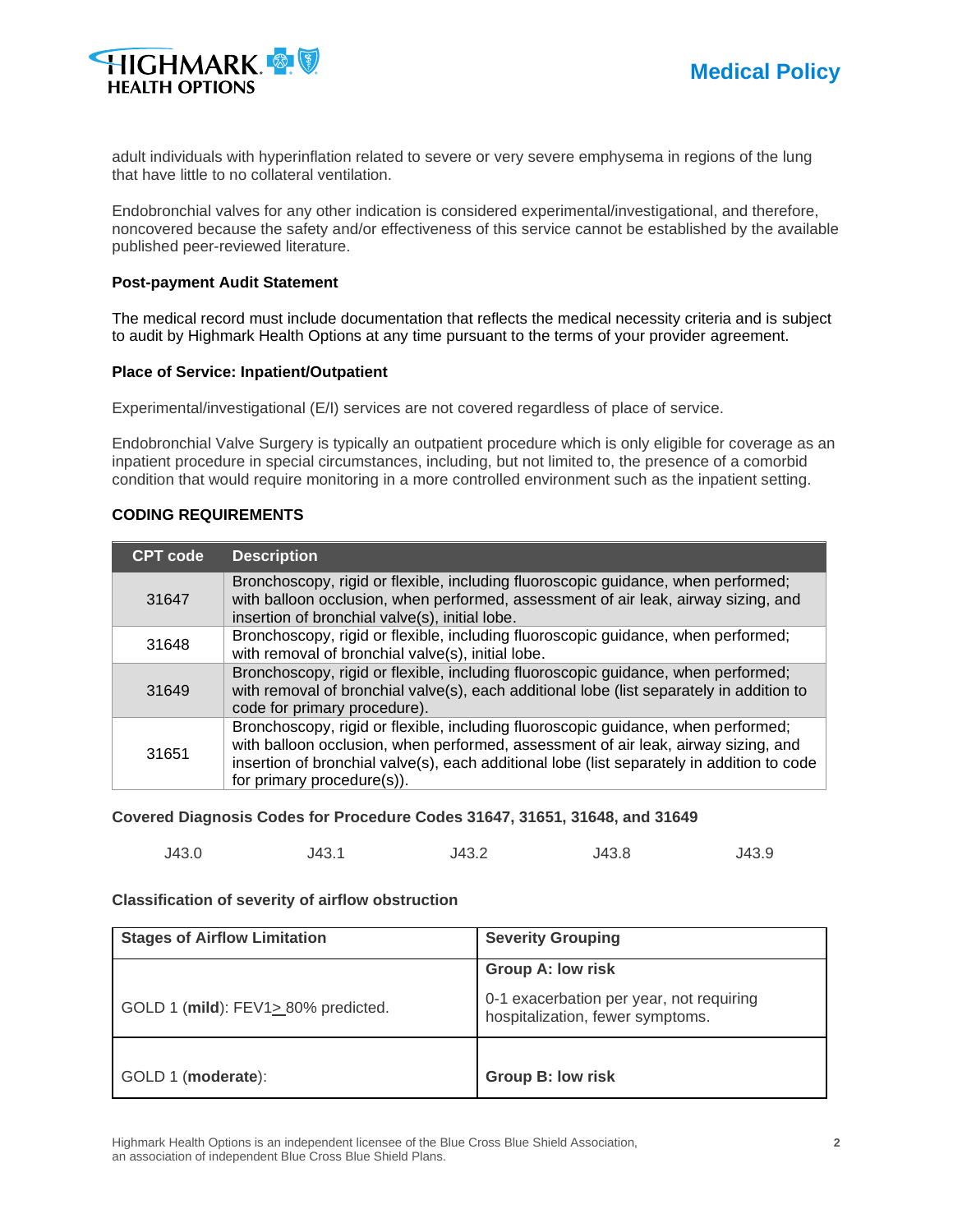

| 50% <fev1 <80%="" predicted.<="" th=""><th>0-1 exacerbation per year, not requiring<br/>hospitalization, more symptoms.</th></fev1>                                                                               | 0-1 exacerbation per year, not requiring<br>hospitalization, more symptoms.                                                |
|-------------------------------------------------------------------------------------------------------------------------------------------------------------------------------------------------------------------|----------------------------------------------------------------------------------------------------------------------------|
| GOLD 3 (severe):<br>30% <fev1 <50%="" predicted.<="" td=""><td><b>Group C: high risk</b><br/><math>\geq</math>2 exacerbations per year, or one or more<br/>requiring hospitalization, fewer symptoms.</td></fev1> | <b>Group C: high risk</b><br>$\geq$ 2 exacerbations per year, or one or more<br>requiring hospitalization, fewer symptoms. |
| GOLD 3 (very severe):<br>FEV1 < 30% predicted.                                                                                                                                                                    | <b>Group D: high risk</b><br>$\geq$ 2 exacerbations per year, or one or more<br>requiring hospitalization, more symptoms.  |

### **REIMBURSEMENT**

Participating facilities will be reimbursed per their Highmark Health Options contract.

# **References**

Global Initiative for Chronic Obstructive Lung Disease (GOLD). 2020 Global Strategy for Prevention, Diagnosis, and Management of COPD. 2020.

van Agteren JE, Hnin K, Grosser D, et al. Bronchoscopic lung volume reduction procedures for chronic obstructive pulmonary disease. Cochrane Database Syst Rev. 2017;2:CD012158.

Criner, G, Sue, R, Wright, S, et al. A multicenter randomized controlled trial of zephyr endobronchial valve treatment in heterogeneous emphysema (LIBERATE). Am J Respir Crit Care Med. 2018;198(9).

Dransfield MT, Garner JL, Bhatt SP, et al. Effect of zephyr endobronchial valves on dyspnea, activity levels and quality of life at one year. Ann Am Thorac Soc. 2020.

Kemp, S, Slebos, D, Kirk, A, et al. A multicenter randomized controlled trial of zephyr endobronchial valve treatment in heterogeneous emphysema (TRANSFORM). Am J Respir Crit Care Med. 2017;196(12).

Valipour, A, Slebos, D, Herth, F, et al. Endobronchial valve therapy in patients with homogeneous emphysema. Results from the IMPACT study. Am J Respir Crit Care Med. 2016;194(9).

Klooster, K, ten Hacken, N, Hartman, J, et al. Endobronchial valves for emphysema without interlobar collateral ventilation. N Engl J Med. 2015;373(24).

Davey C, Zoumot Z, Jordan S, et al. Bronchoscopic lung volume reduction with endobronchial valves for patients with heterogeneous emphysema and intact interlobar fissures (the BeLieVeRHIFi study) a randomised controlled trial. Lancet. 2015;386(9998):1066-1073.

van Geffen, W, Slebos, D, Herth, F, et al. Surgical and endoscopic interventions that reduce lung volume for emphysema: A systemic review and meta-analysis. Lancet Respir Med. 2019;7(4).

Labarca G, Uribe JP, Pacheco C, et al. Bronchoscopic lung volume reduction with endobronchial zephyr valves for severe emphysema: A systematic review and meta-analysis. Respiration. 2019; 98(3):268-278.